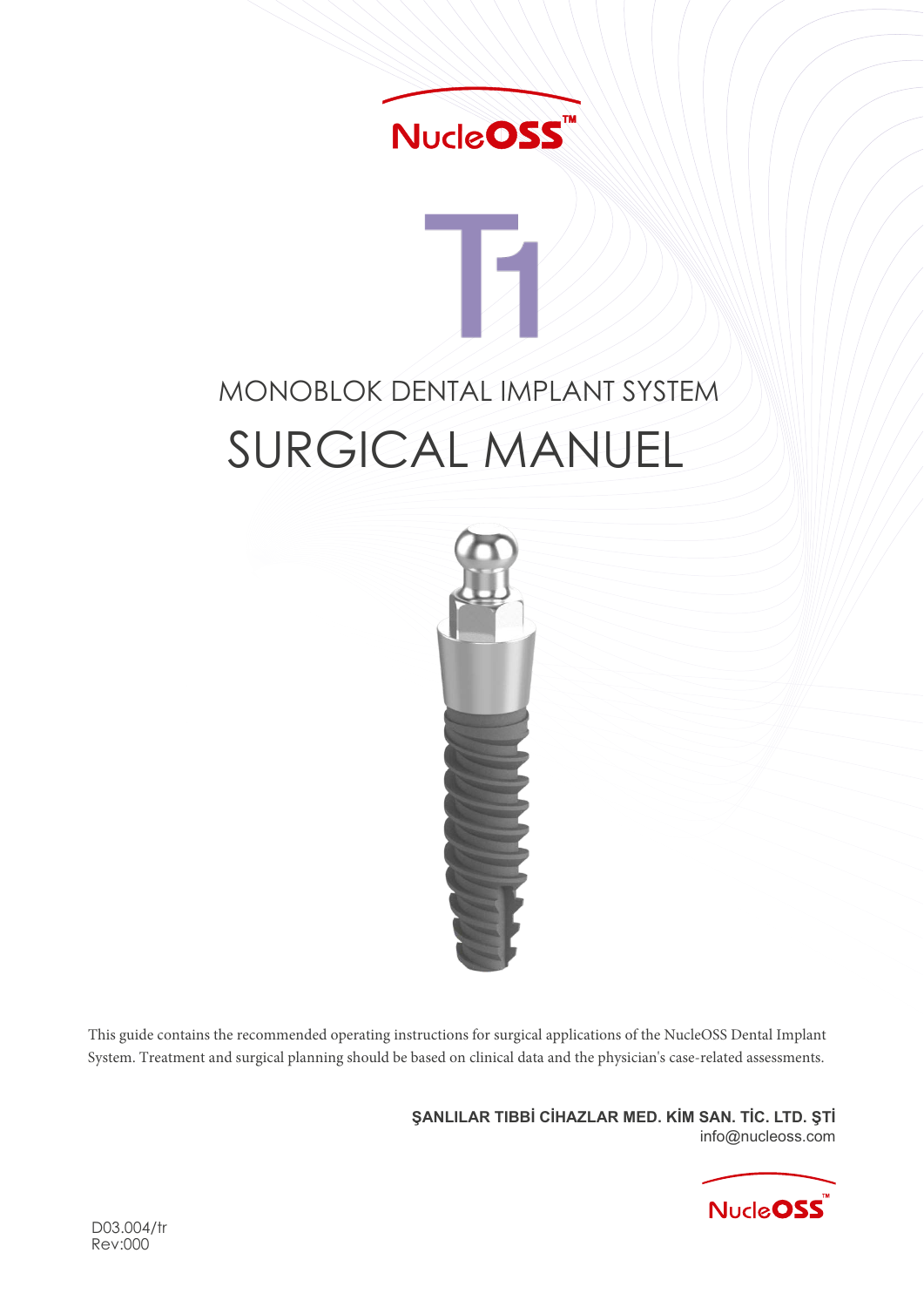# Pre-Operation Procedures

#### Pre-Operation Examination

General evaluation of the patient should be done by clinical and oral radiographic tests, mucosa membrane, jaw morphology, dental history, prosthetic history and oral dysfunctional symptoms should be carefully examined prior to the operation. Radiographic analysis should be used for the examination of bone topography.

Pre-radiographic assessments are an infrastructure for determining whether the patient is fit for implant treatment in addition to clinical examination.

If the patient is found to be eligible for treatment, a more detailed clinical examination should be performed for the treatment area and the receiving area. Any pathological condition detected in the jaw should be treated prior to implant operation.

#### Pre-Operation Planning

During planning prior to the operation, the intended final prosthetic treatment should be observed and appropriate planning should be done. First of all, the intended final prosthetic treatment should be planned, and accordingly, the type and number of implants should be decided. The choice of the prosthetic material to be used must be made according to the region where the implant will be placed.

When planning treatment, all stages from the healing process to the final restoration should be evaluated with regard to the intended final treatment.

Articulator-mounted models provide information about the connection between the tooth and the jaw. Candle modeling from toothless region makes an important contribution in making the correct planning.

The most appropriate treatment planning can be done by examining the occlusal table, load distribution and evaluating factors such as the preferred nest for implants.

The transparent Radiogra k K Implant Guide, which shows the sizes of the implants enlarged at different rates, will contribute to the optimal selection of the place, direction and length of the implant to be placed.

During the surgical procedure, factors such as primary stability of the implant, single-stage or two-stage surgery, implant placement immediately after shooting, and expected recovery time before installation should be taken into account as well as the intended treatment approach.

Unless there is a different medical decision taken by the physician, the recommended recovery time before installation is 12 weeks.

In each case, bone quality, quantity, density, primary stability, restoration shape and loading conditions should be carefully examined and the loading time for each implant should be determined by the clinician.

Before starting treatment, the patient should be told clearly about the results of the examination performed before the operation, the method of treatment required, the expected outcome after the treatment, the type of care required and the whole process by specifying the possible risks.

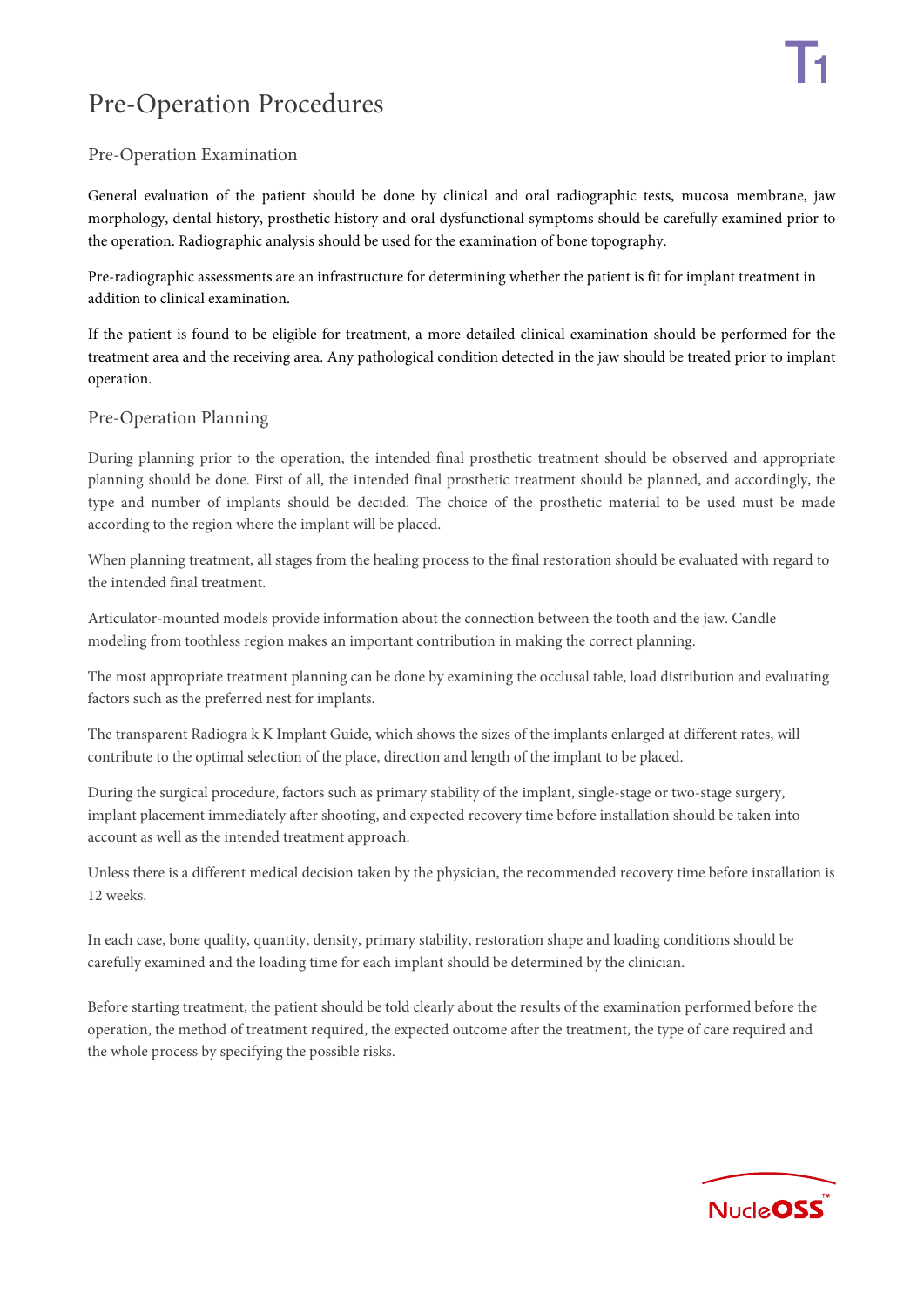#### Bone classification:

Since the thickness and density of the bones vary from patient to patient, implant placement and surgery vary from case to case. According to the case data from the examination results, the appropriate path for installation and implant surgery should be followed. Therefore, NucleOSS surgical set and protocol have been prepared with these functional needs in mind.



#### Clinical Practice Recommendations

The nucleus Dental Implant System has been developed with natural oral Anatomy and the intended final prosthetic restoration in mind. The positions of the implants have been recommended according to the fit of the crown - implant. However, when deciding the placement of the implant, the size and shape of the implant, soft tissue healing, the support needed for the intended final restoration, bone volume and side-tooth connection status should be taken into consideration.

Depending on mechanical considerations, it is always advisable to use the largest possible diameter implant. This recommendation should be considered especially for rear areas where loading forces are higher. In all cases, when planning implant surgery and determining the number of implants, the installation conditions and the intended final prosthetic restoration should be considered.

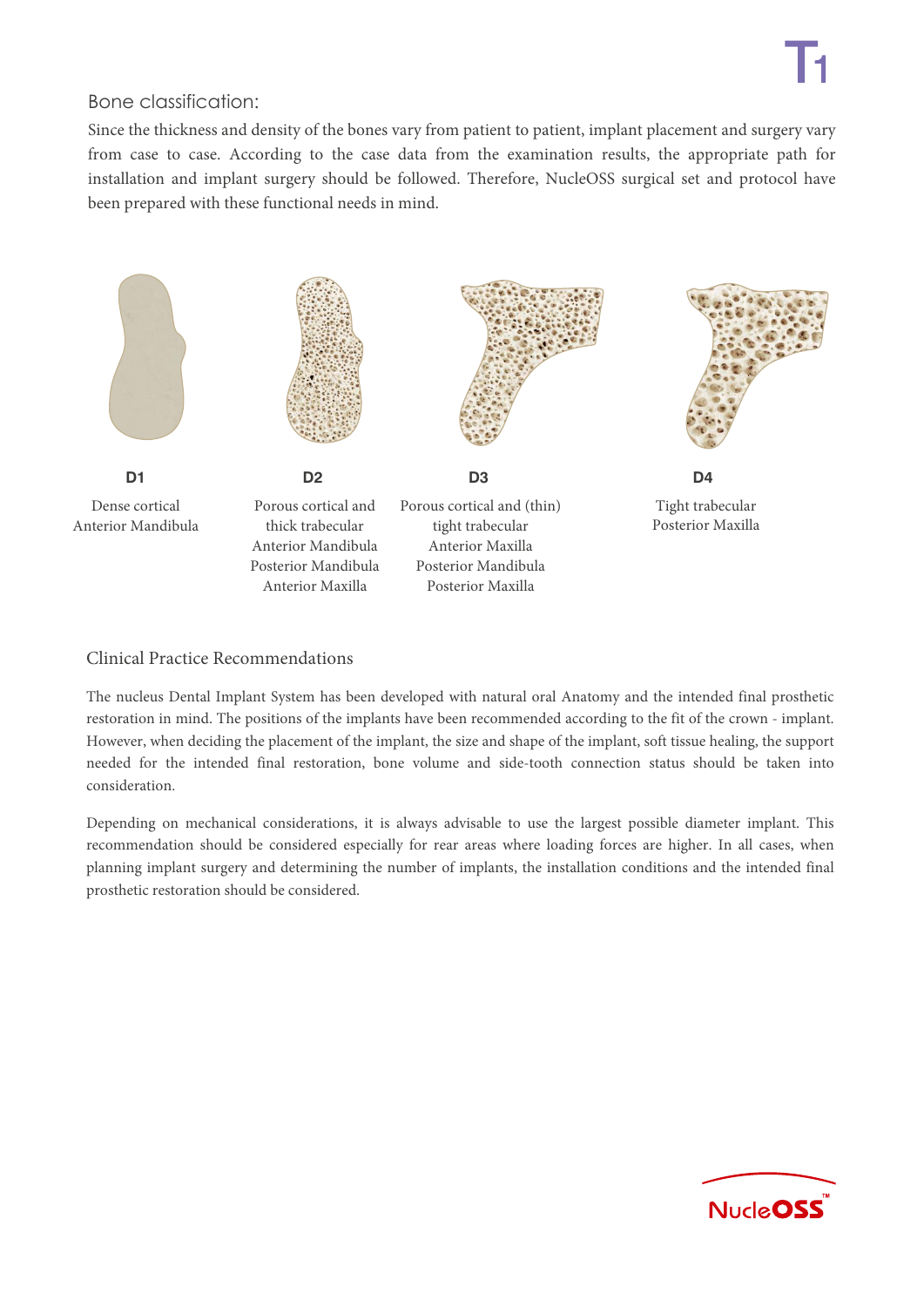## Characteristics of T1 implant and removal from tube





**NucleOSS T1 monobloc implant is used to treat total toothless patients with movable dentures. Made of Ti Gr4 material. The body is 3mm in diameter and narrows towards the apex region. It has a double helix, revers-buttres tooth structure. The canal has been opened in order to enable cutting and bone collection in the Apex region. The surface NucleOSS is of" MAXICELL " construction. At the top of the implant is a gum region with a shiny surface that expands conically by 2.7 mm high. At the top is the bun part which provides the connection with the prosthesis. It is available in four different sizes: 8mm/10mm/12mm/14mm.**

Opening the tube cover

The tube cover is turned counterclockwise to open.

There is a safety ring attached to the covers by thin nails, when the cover is turned, the nails break off and the safety ring leaves the cover and stays on the tube.

If this ring is separated from the lid on first use it indicates that the tube was opened earlier.

**The T1 one-piece Implant is placed in a plastic carrier, in a sealed tube with the Transport part. It is presented in the same package as the Metal ring and silicone ring.**

**The process of carrying the implant from the sterile tube to the surgical site is shown on the side:**

**The surgical set includes a tightening piece for T1.**

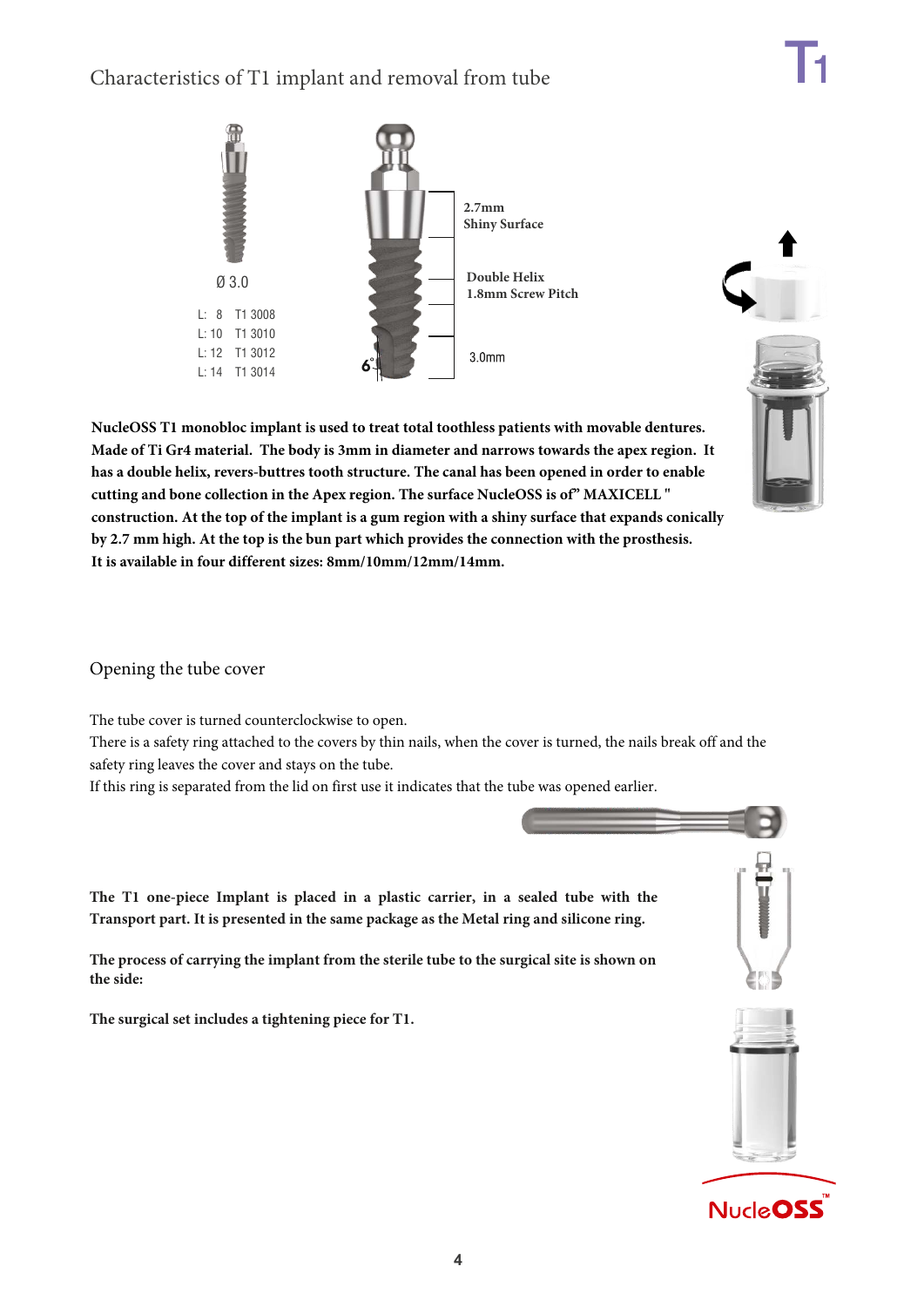# Preparation of T1 Implant Socket

The bone-opening protocol for NucleOSS T1 implants is shown below.

1. Step: After planning T1 implants or implants, point drill is done to determine the marking and drill slot axis.

**Caution:** The point frez is 8mm tall and opens a Ø1.8 diameter slot.

2. Step: Final drill for T1 implants is the standard pilot drill found in surgical sets. The drills are stopper and there are separate cutters available for each implant size.

The nest preparation is completed by entering the slot opened with the point drill with the selected drill according to the implant length.

The drills should be operated with coolant at a maximum speed of 800 rpm.



 $=1$  mm





In order for the implant to provide the fastest and safest primary stability within the bone, the palatinal and vestibule surfaces must have a minimum bone thickness of 1mm. In cases where the bone thickness is below 1mm, the agumentation method can be applied.

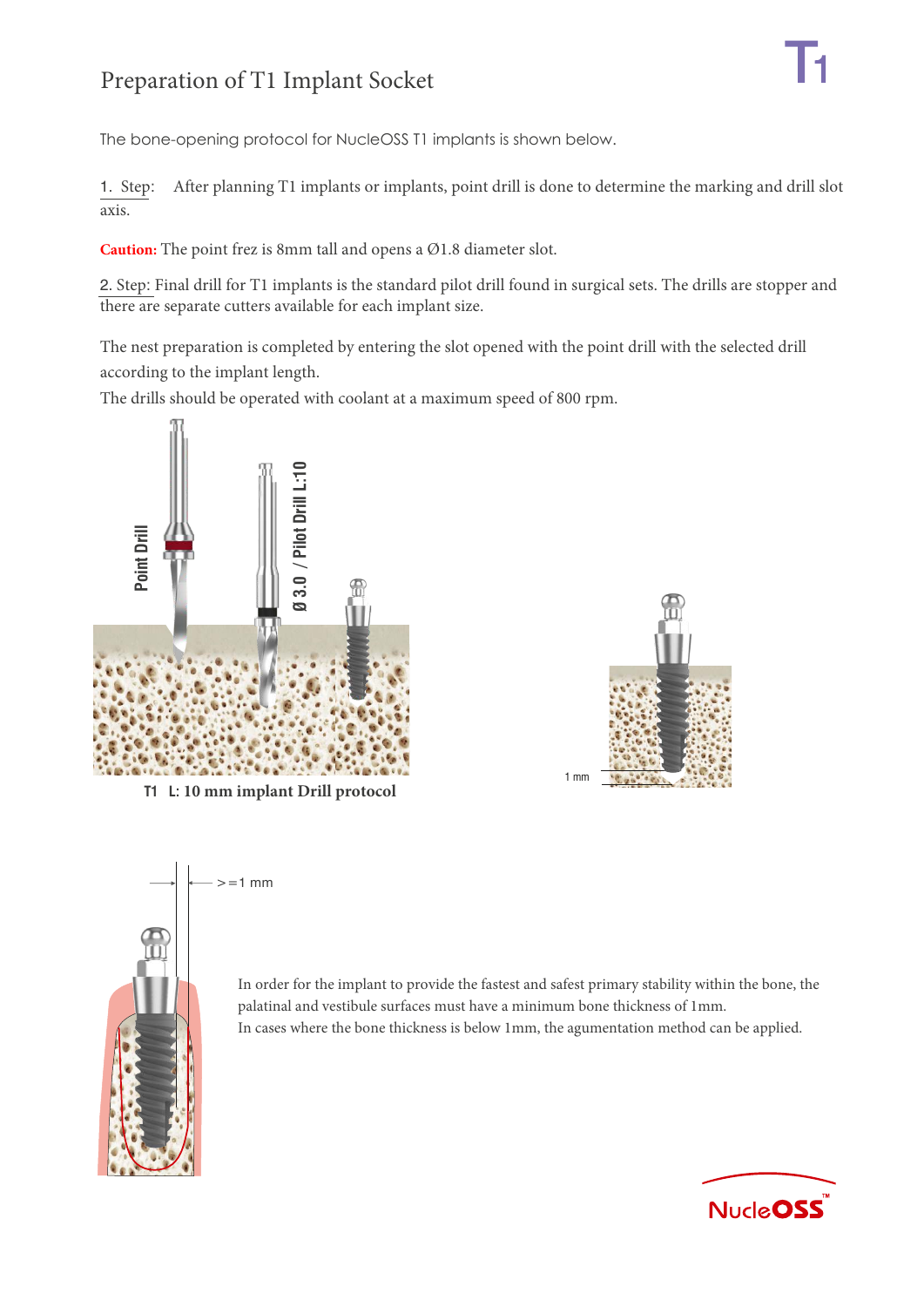Starting drills are used to open the nest during Osteotomy.

Point Drill - T0 25024



Point Drill: Used to determine where the implant will be placed.

#### Round Drill - T0 0103 Drill Extender - T0 2012-1

-á

Round Drill: Used to mark the location of the slot to be opened when starting Osteotomy.

 $\mu_{\rm c}$ 

Drill Extender: used to extend the length of the drill.

Pilot Drills

| T0 25043             | L: 8   |
|----------------------|--------|
| T0 25044             | L:10   |
| T <sub>0</sub> 25045 | L:12   |
| T0 25046             | L : 14 |



Caution: nucleoss standard pilot drills are used in the drill protocol of T1 implants. NucleOSS pilot drills were made 0.7 mm long from the implant neck to embed the T6 standard and T6 TORQ implants below 0.7 mm bone level. Therefore, if the stopper contacts the bone, the drill implant socket will open 1mm deeper than the implant neck. This distance should be taken into consideration when planning T1 implants drill.

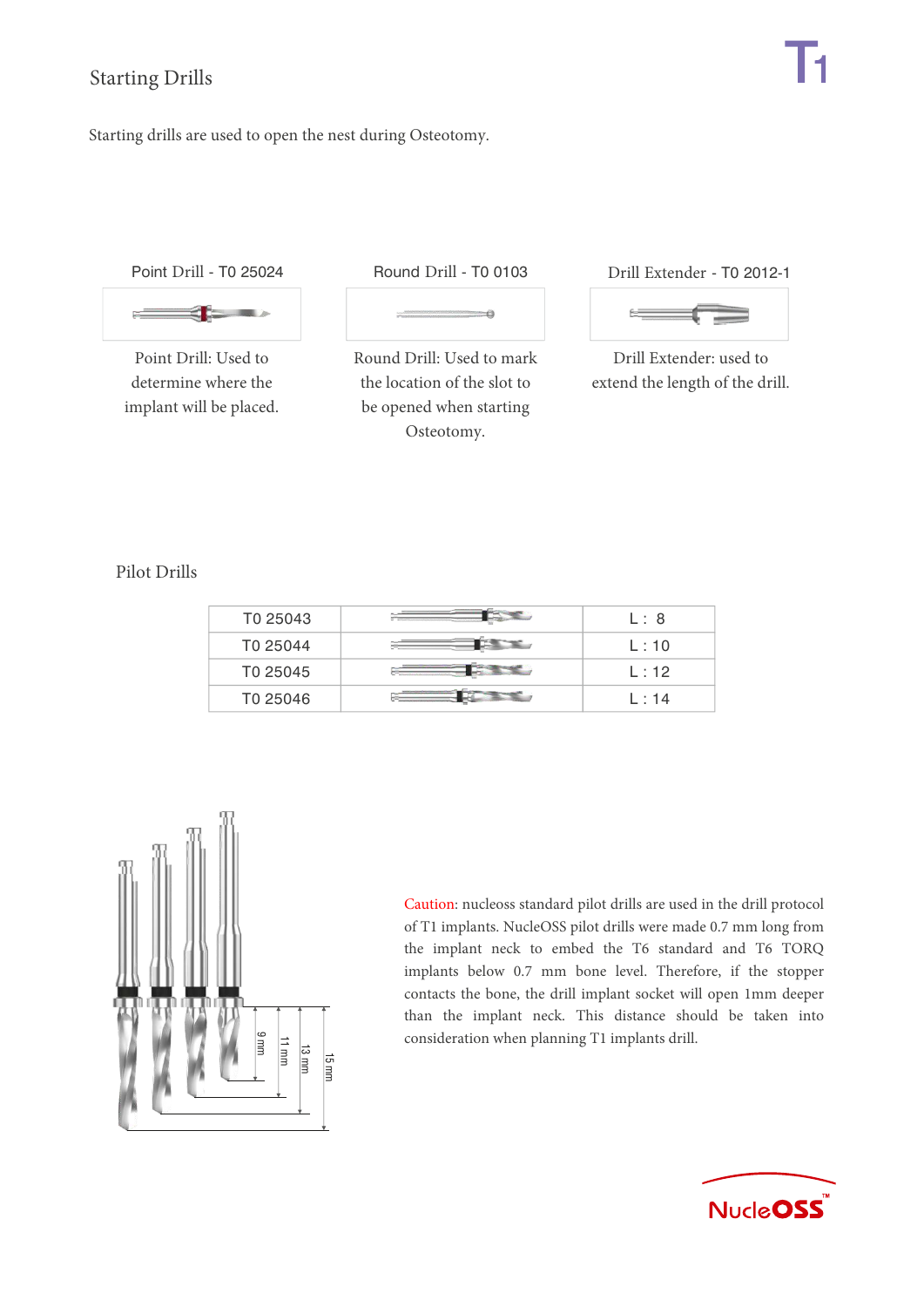## Maintenance and Cleaning of Surgical Hand Tools

Careful use of all tools is extremely important.

Even the slightest damage to the ends of the drill adversely affects cutting performance and therefore the clinical outcome.

Even if it is used correctly and clean, it should be taken into account that the cutting performance of the drill is reduced after a certain number of uses. (Maximum milling for NucleOSS drills is 15 times)

Avoid contact with the ends of the drills on a hard surface other than the bone.

Each surgical set piece should be used according to its purpose and method of use. Other uses may damage the part.

 Never allow surgical residues (blood, bone, etc.tissue residues) to dry on an tool, clean immediately after surgery.

 Clean thoroughly with only soft brushes so as not to cause wear and scratches on the tools. If necessary, remove the removable parts of the tools and clean the gaps.

Never disinfect, clean (also ultrasound) or sterilize instruments made of different materials together.

 Use only cleaning agents and disinfectants for the material and follow the manufacturer's instructions for use.

Rinse disinfectants and cleaning agents thoroughly with water.

Never leave or store tools moist or wet.

For more detailed information, please refer to the Maintenance and Cleaning Prospectus for NucleOSS Surgical Hand Tools.

#### **Sterilization**

The recommended sterilization condition is as follows:

| Method                 | Steam heat sterilization according to ISO 17665 |
|------------------------|-------------------------------------------------|
| Cycle                  | Pre-Vacuum                                      |
| Temperature            | 132°C / 270°F                                   |
| Exposure<br>Time       | 4 Minutes                                       |
| Pre-Vacuum             | $3 \times 60$ mbar                              |
| Minimum<br>Drying Time | 20 minutes indoors                              |

### **Storage**

After sterilization, put the devices in a dry and dark place, such as a closed cabinet or drawer.

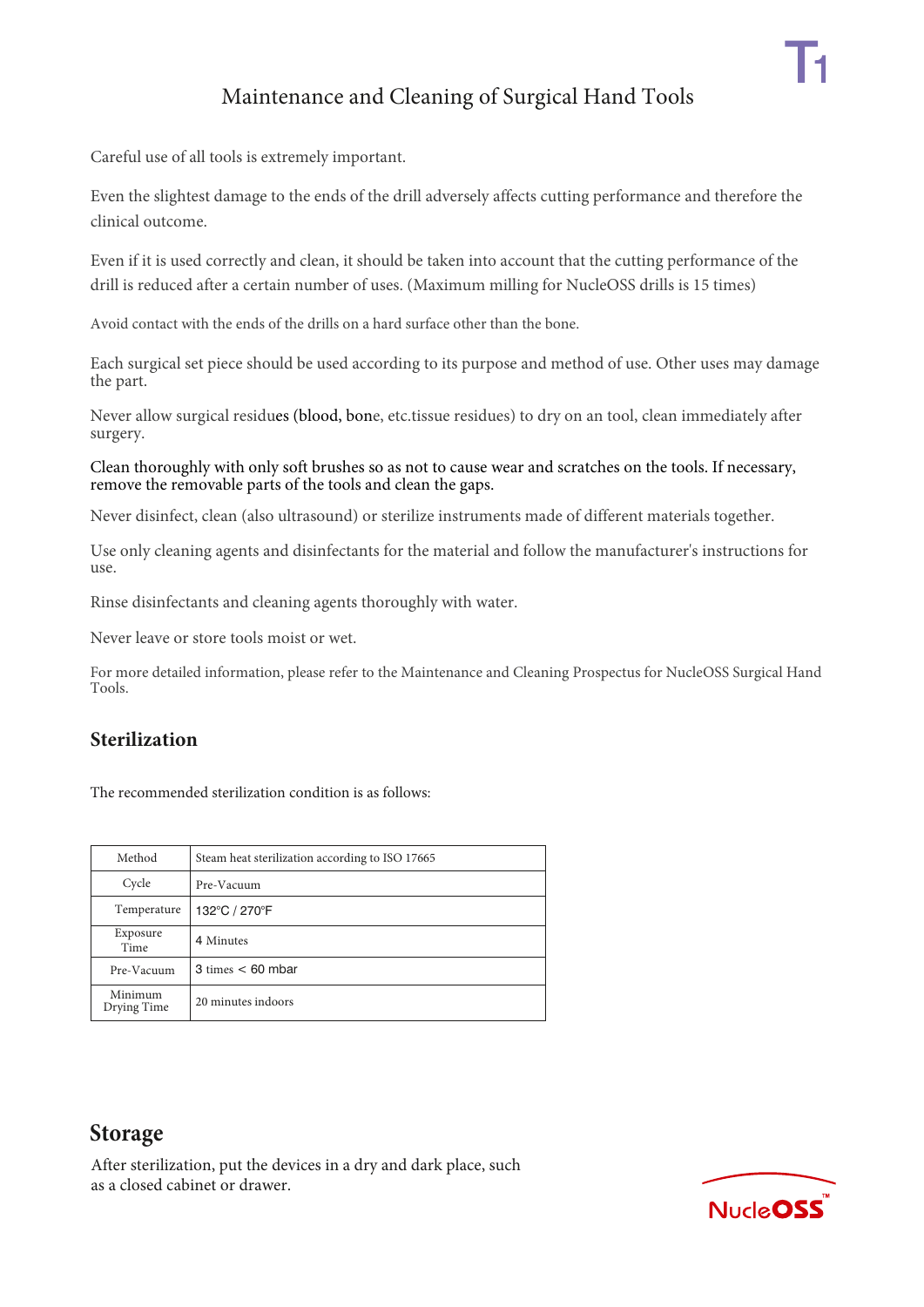## **Sign Information**



Product Catalog Number



Product Lot Number



Not used for the 2nd time



Sterilization with gamma radiation



Do not use if the packaging is damaged



Read the user manual



Expiration date



Producer



Prescription use only



MRI Security Information



Warnings